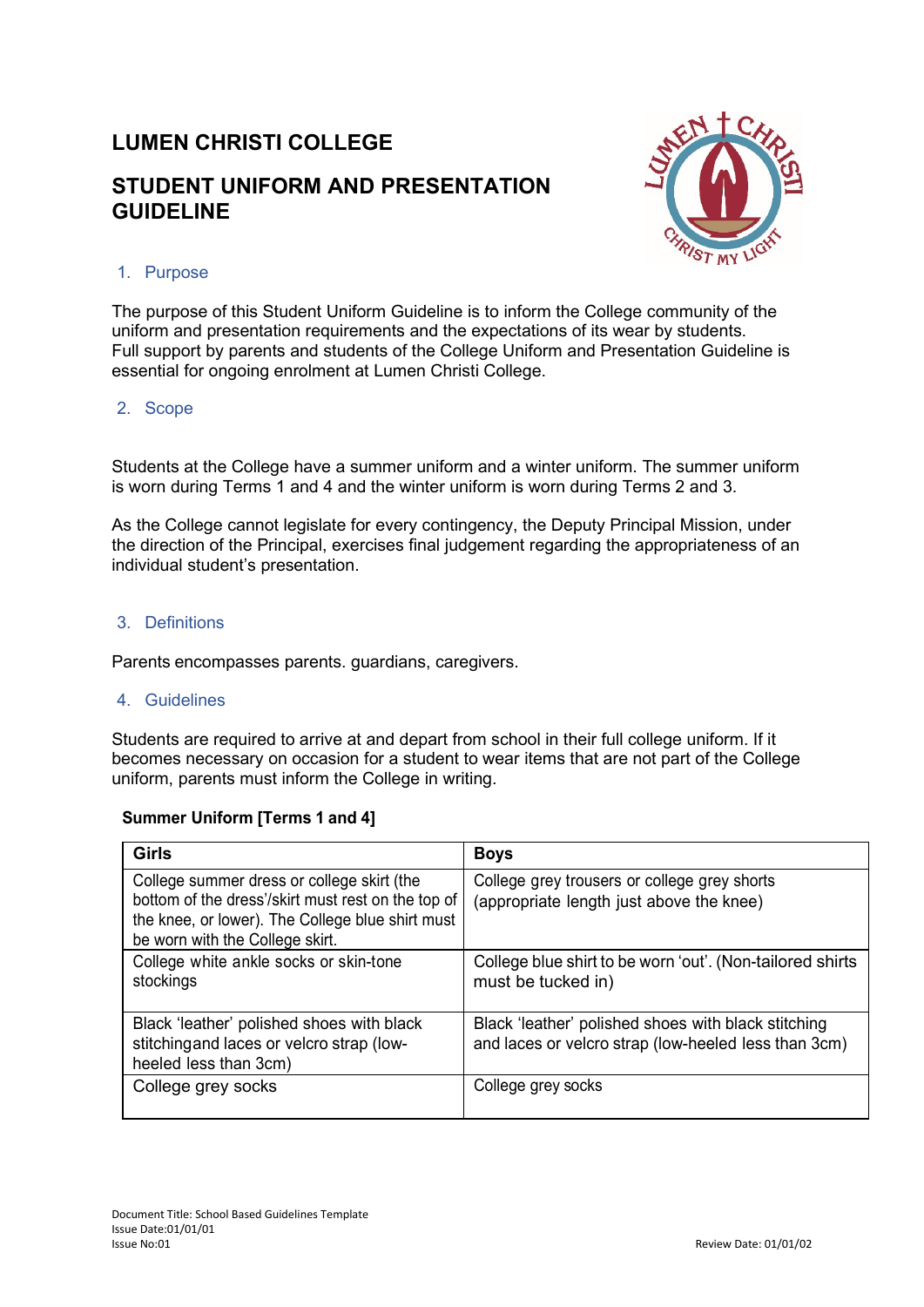| College cap or the College bucket hat must<br>be worn throughout:                                                                                                                                                                                                      | College cap or the College bucket hat must beworn<br>throughout:                                                                                                    |  |  |  |
|------------------------------------------------------------------------------------------------------------------------------------------------------------------------------------------------------------------------------------------------------------------------|---------------------------------------------------------------------------------------------------------------------------------------------------------------------|--|--|--|
| - Terms One and Four during breaks<br>one and two, when in non-shaded<br>parts of the campus e.g. the College<br>oval                                                                                                                                                  | Terms One and Four during breaks one<br>-<br>and two, when in non-shaded parts of the<br>campus e.g. the College oval<br>During Physical Education lessons all year |  |  |  |
| During Physical Education lessons all year                                                                                                                                                                                                                             |                                                                                                                                                                     |  |  |  |
| Gender neutral uniform                                                                                                                                                                                                                                                 |                                                                                                                                                                     |  |  |  |
| College grey trousers or college grey shorts (appropriate length just above the knee) with<br>college blue shirt with college logo, college grey socks and black 'leather' polished shoes with<br>black stitching and laces or velcro strap (low-heeled less than 3cm) |                                                                                                                                                                     |  |  |  |
| Optional items:                                                                                                                                                                                                                                                        |                                                                                                                                                                     |  |  |  |
| College Jumper<br><b>College Black Leather Belt</b>                                                                                                                                                                                                                    |                                                                                                                                                                     |  |  |  |

<u> 1989 - Johann Stoff, fransk politik (d. 1989)</u>

## **Winter Uniform [Terms 2 and 3]**

| <b>Girls</b>                                                                                                                                                                                                                                                  | <b>Boys</b>                                                                                                                      |  |  |  |
|---------------------------------------------------------------------------------------------------------------------------------------------------------------------------------------------------------------------------------------------------------------|----------------------------------------------------------------------------------------------------------------------------------|--|--|--|
| College blazer                                                                                                                                                                                                                                                | College blazer                                                                                                                   |  |  |  |
| College skirt (the bottom of the skirt must rest on<br>the topof the knee, or lower)                                                                                                                                                                          | College grey trousers                                                                                                            |  |  |  |
| College blue shirt                                                                                                                                                                                                                                            | College blue shirt. (Must be 'tucked in'to the<br>trousers)                                                                      |  |  |  |
| College tie                                                                                                                                                                                                                                                   | College tie                                                                                                                      |  |  |  |
| Black 'leather' polished shoes with black<br>stitchingand laces or velcro strap (low-heeled<br>less than 3cm)                                                                                                                                                 | Black 'leather' polished shoes with black<br>stitchingand laces or velcro strap (low-heeled<br>less than 3cm)                    |  |  |  |
| Black opaque 70 Denier stockings (maintained in<br>goodcondition)                                                                                                                                                                                             | College grey socks                                                                                                               |  |  |  |
| College cap or the College bucket hat must beworn<br>in winter (Terms Two and Three) during Physical<br><b>Education lessons</b>                                                                                                                              | College cap or the College bucket hat must beworn<br>in winter (Terms Two and Three) during Physical<br><b>Education lessons</b> |  |  |  |
| <b>Gender Neutral Uniform:</b><br>College grey trousers and college blue shirt. (Must be 'tucked in' to the trousers). College grey<br>socks and black 'leather' polished shoes with black stitching and laces or velcro strap (low-<br>heeled less than 3cm) |                                                                                                                                  |  |  |  |
| Optional Items:<br>College jumper<br>College scarf<br>Long-sleeved formal college shirt<br>Long-sleeved blue sports shirt<br>Long-sleeved House shirt                                                                                                         |                                                                                                                                  |  |  |  |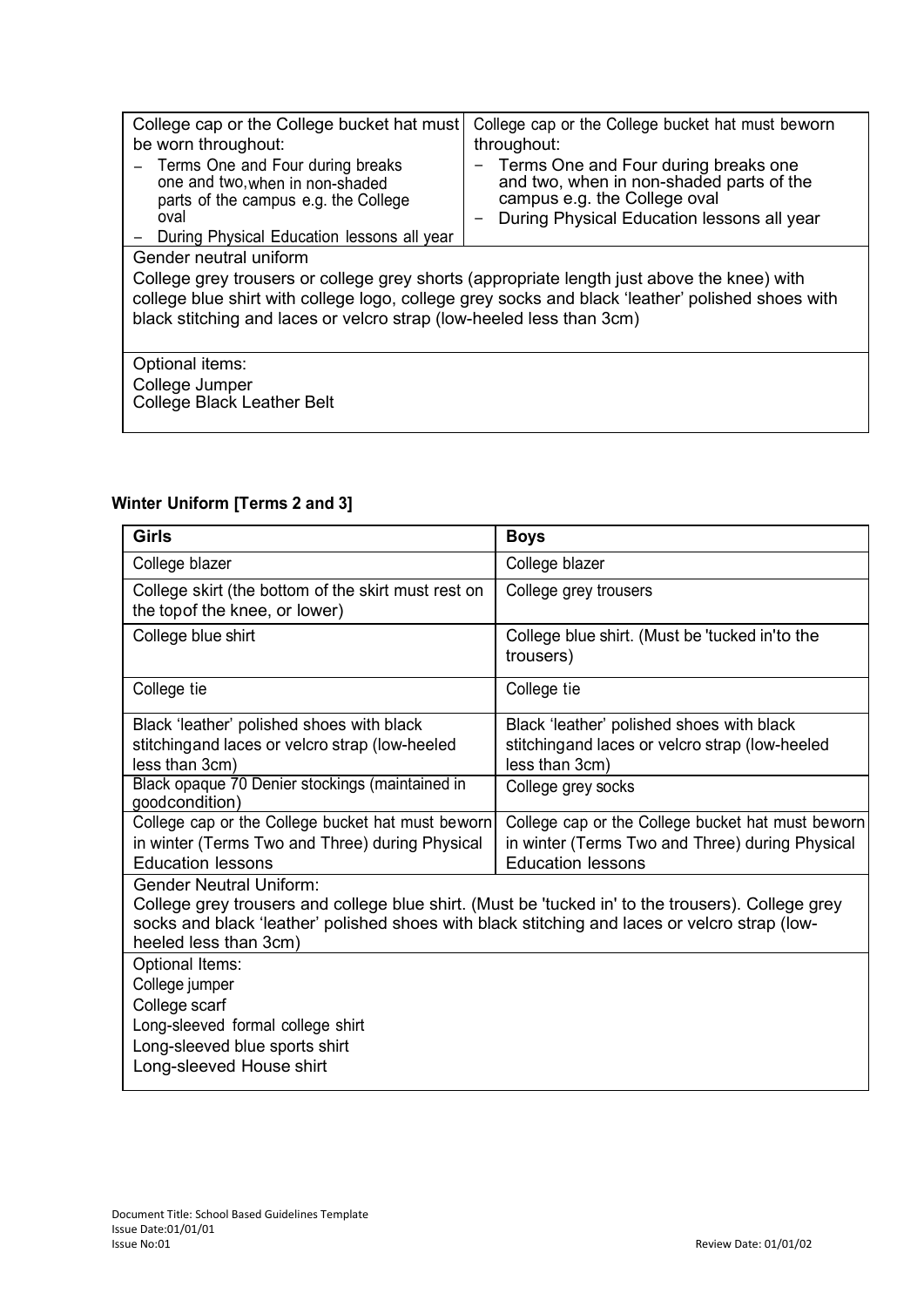#### **Sport Uniform**

| College tracksuit<br>College sports shorts<br>College sports shirt<br>College House shirt<br>Black or white sports<br>socks<br>College sports bag<br>$\bullet$<br>College cap or the<br>$\bullet$<br>College bucket hat | <b>Sport Footwear</b><br>Appropriate running shoes that are 'non-marking' (casual sneakers, dress<br>sneakers, skate shoes, volleys or similar are not permitted) |
|-------------------------------------------------------------------------------------------------------------------------------------------------------------------------------------------------------------------------|-------------------------------------------------------------------------------------------------------------------------------------------------------------------|
| <b>Optional</b><br>Mouth Guard<br>Shin Pads                                                                                                                                                                             | Swimming<br>College bathers/plain black bathers (girls)<br>College bather/ college sports shorts (boys)<br>$\bullet$                                              |
|                                                                                                                                                                                                                         | <b>Outdoor Education</b>                                                                                                                                          |
|                                                                                                                                                                                                                         | If students study Outdoor Education, they are required to wear the College<br>rashie<br>Shirt during practical lessons                                            |
| <b>Please Note</b><br>٠<br>$\bullet$                                                                                                                                                                                    | Students must not wear the college jumper with their sports uniform<br>It is required students wear the College Hat for all outdoor activities                    |

• It is required students wear the College Hat for all outdoor activities

#### **Other Uniform Information**

#### **College Backpack and College Sports Bag**

The College backpack and the College sports bag are compulsory items of the uniform.

The College sports bag is not a substitute for the College backpack.

#### **Safety Uniform**

Safety glasses and an apron are required for all Manual Arts classes.

## **House Uniform**

On Seminar days, students wear the College House shirt and their sport shorts/tracksuit dependent on the term, unless otherwise indicated.